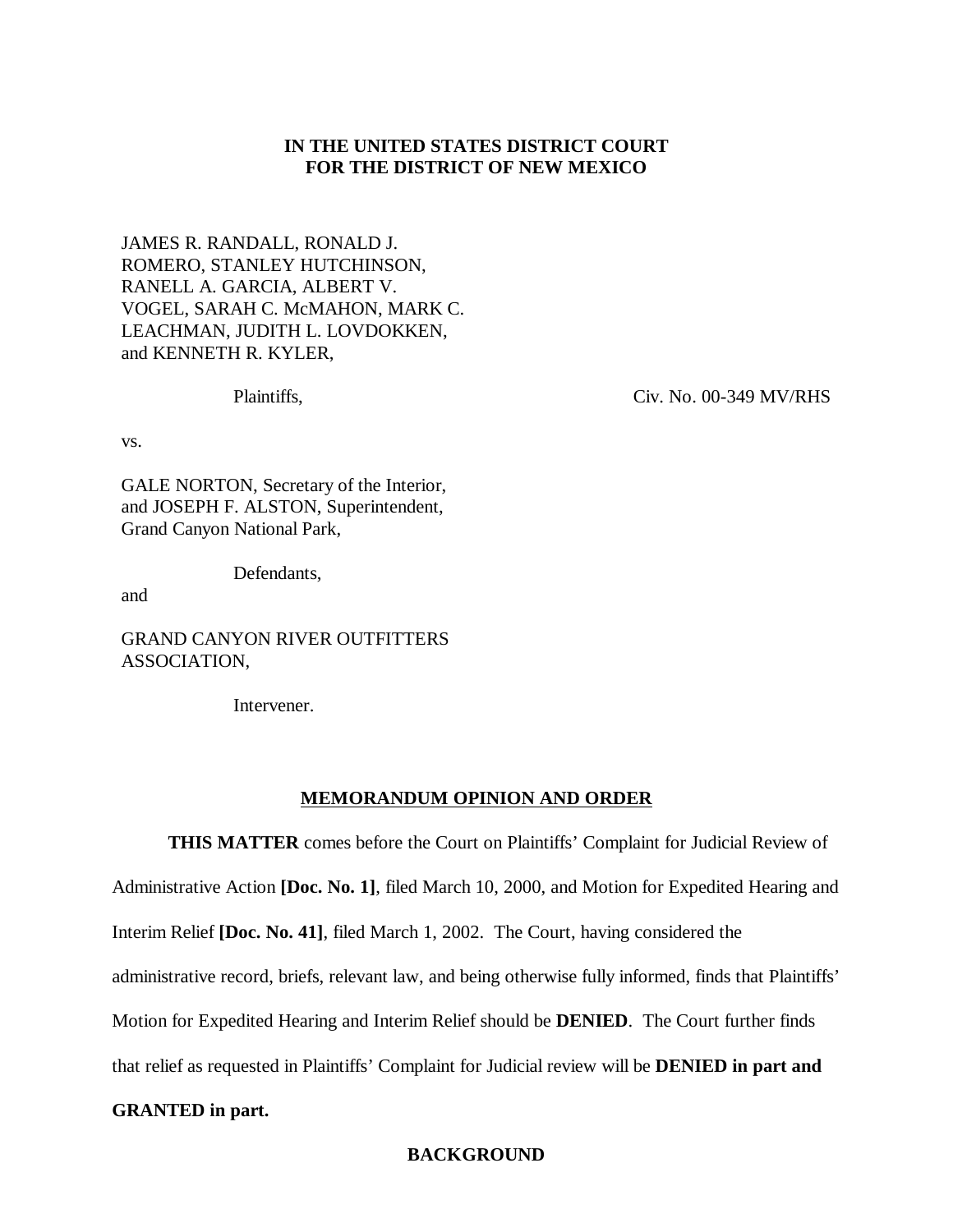The National Park Service (NPS) is charged with regulating the federal national parks system, 16 U.S.C. § 1, and the Secretary of the Interior is required to create rules and regulations governing parks use and management under conditions she "may deem necessary and proper," 16 U.S.C. § 3. Included in this delegation of power is the authority to manage the Colorado River corridor in the Grand Canyon. 16 U.S.C. § 1a-2(h). Following a dramatic increase in use of the River corridor in the 1960s and early 1970s, the NPS began issuing permits to commercial outfitters to provide guided boat trips to the public. Traffic continued to increase, and concern over the detrimental impact of such use led the NPS to promulgate regulations over boating in the River corridor. 36 C.F.R. § 7.4.

In 1976, the NPS began developing a document for managing the River corridor and, in 1979, produced a Colorado River Management Plan (CRMP) that was accompanied by an Environmental Impact Statement (EIS), as required under the National Environmental Policy Act (NEPA). (Admin. R. Doc. No. 113-5.) The 1979 CRMP introduced the concept of "user days" 1 and an allocation system that divides a fixed maximum number of user day permits between two groups, commercial users (i.e., professionally outfitted river runners) and noncommercial users (i.e., self-outfitted river runners). The 1979 CRMP was followed by several other management plans, each preceded by some form of agency evaluation and review that involved various mechanisms for public participation. Notably, every one of these management plans used the same numerical allocation as had been set forth in the 1979 CRMP. (Admin R. Doc. Nos. 73-28, 99-12, 99-14, 156-10.)

The last management plan to emerge from such a procedure was adopted in 1989. Preparation for review of the 1989 CRMP began in 1991, with the creation of the Colorado River

One user day equals any day that is used in whole or in part by an individual or party.

1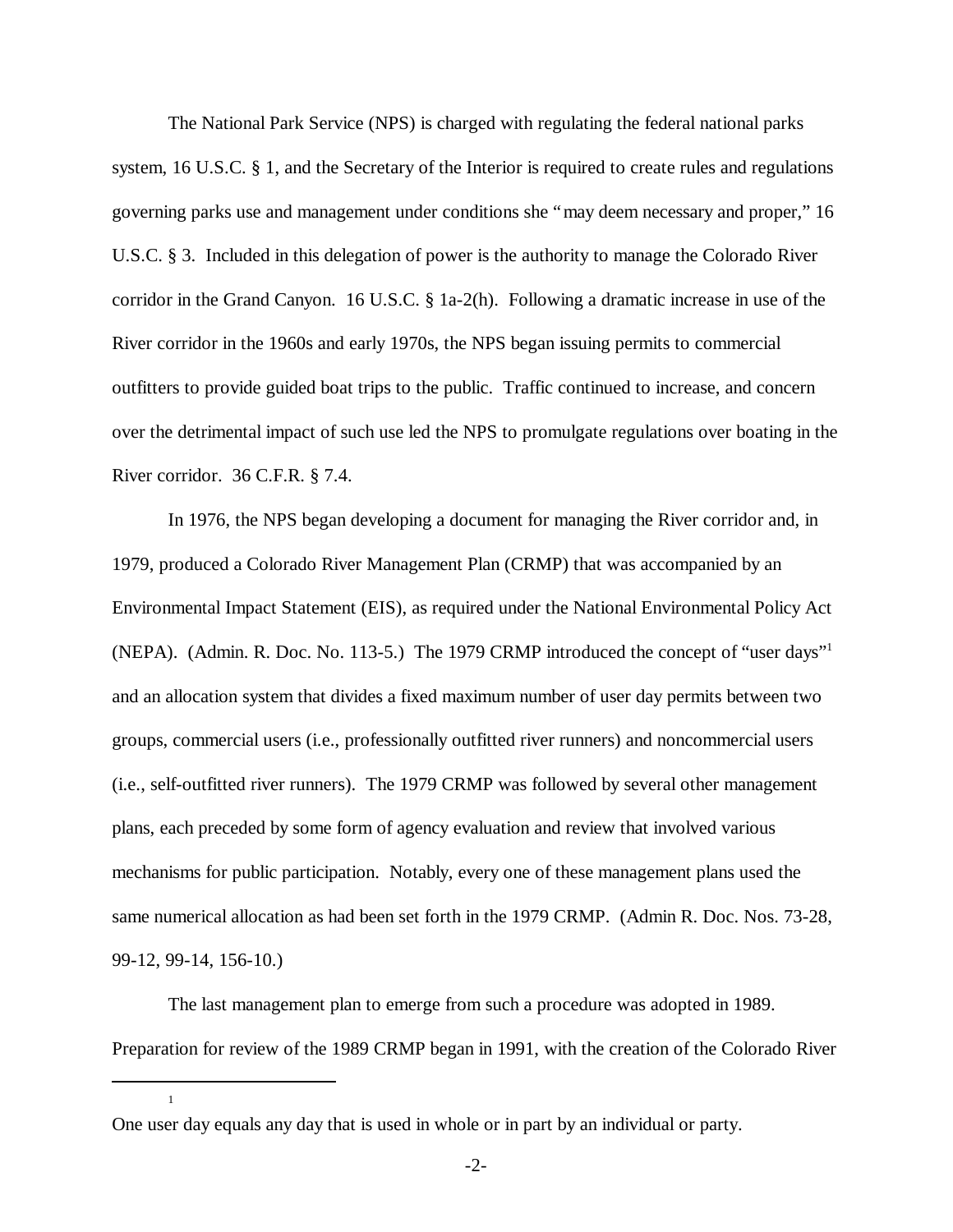Constituency Panel to serve in an advisory capacity and make recommendations to the NPS regarding the management plan. (Admin. R. Doc. No. 165.) Official review of the 1989 CRMP commenced in 1997, with release of the final draft CRMP slated for January 2000. (Admin. R. Doc. No. 180-4.) However, the review process continued past the contemplated deadline and, in February 2000, was suspended. On February 22, 2000, the Superintendent of the Grand Canyon National Park circulated a memorandum explaining that because of the inability to resolve various contentious issues – including disputes over the asymmetrical user day allocation between commercial and noncommercial boaters – and the lack of financial and personnel resources to complete a comprehensive planning effort, work on the CRMP was being terminated. (Admin. R. Doc. No. 260-5 to -6.) The Superintendent noted that, in light of the suspension, the 1989 CRMP would remain one of the "guiding documents" for management of the River corridor. (Admin. R. Doc. No. 260-5 to -6.) As such, the use allocations outlined in the 1989 CRMP, which reflect the same figures set forth in 1979, remain in effect today.

Plaintiffs are individuals on the waiting list for noncommercial boaters seeking use permits for the River corridor. On March 9, 2000, Plaintiffs filed a Complaint for Judicial Review of Administrative Action **[Doc. No. 1]** seeking declaratory and injunctive relief against the Secretary of the Interior and the Superintendent of Grand Canyon National Park (Park). Plaintiffs allege that the rules and regulations governing the allocation of use between commercial and noncommercial boaters are arbitrary and capricious. Additionally, Plaintiffs argue that both the actual allocation and method of determining allocation of river use between commercial and noncommercial users, constitute an abuse of discretion; violate Park plans and procedures, and the NPS Organic Act, 16 U.S.C. §§ 1a-2 and 3; and Plaintiffs' due process rights.

-3-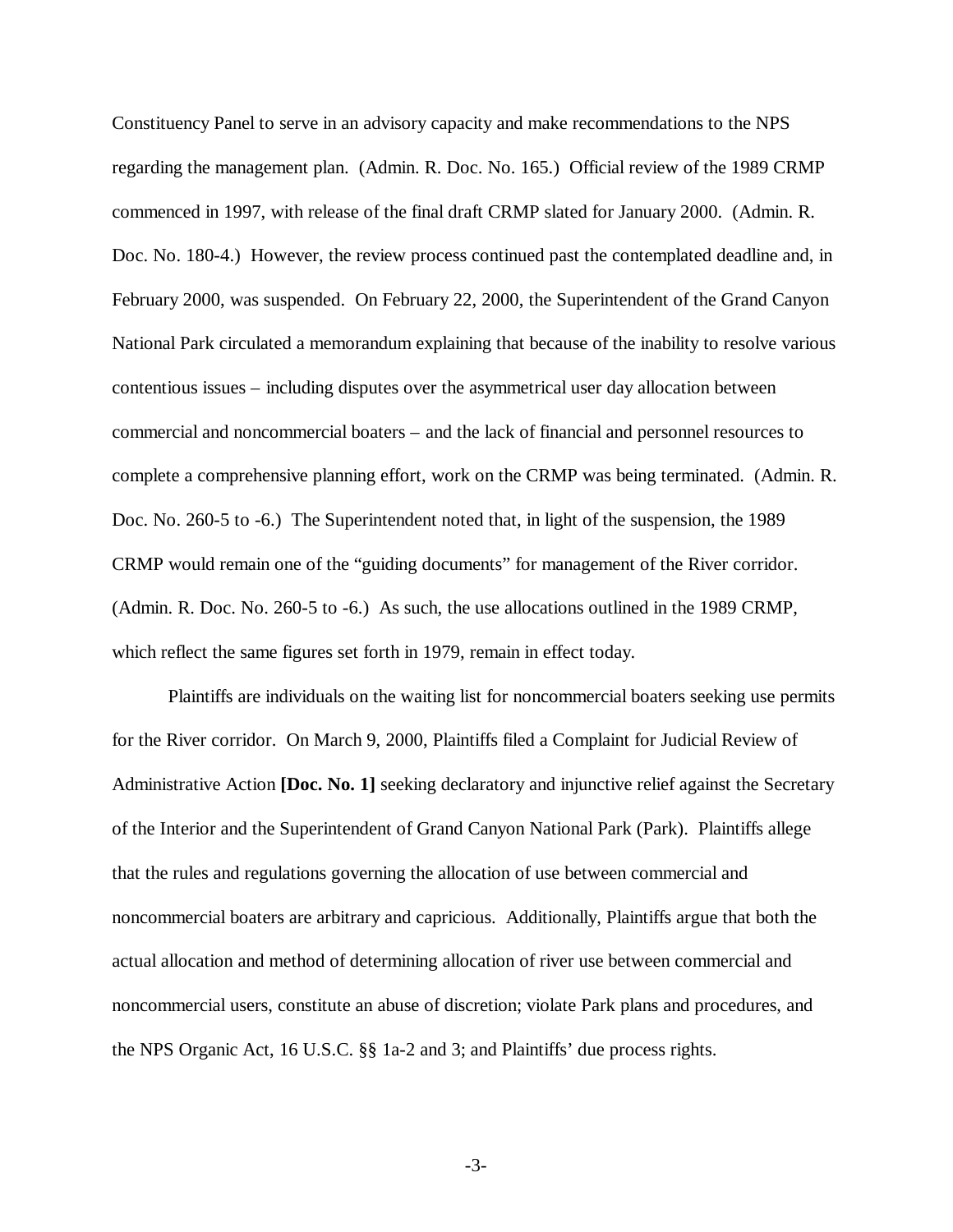On May 18, 2000, third party Grand Canyon River Outfitters Association (GCROA) filed a Motion to Intervene as Defendant **[Doc. No. 11 & 12]**, which the Court granted **[Doc. No. 16]**. Plaintiffs subsequently filed a Brief in Support of Petition for Judicial Review **[Doc. No. 27]**, to which both Defendants and Intervener filed response briefs. Plaintiffs filed a Reply on January 11, 2001 **[Doc No. 35]**.

On February 1, 2002, Defendants Gale Norton and Joseph Alston moved to dismiss Plaintiffs' Complaint as moot. This Court held a hearing on June 11, 2003, at which time the parties also addressed whether the relevant statute of limitations on Plaintiffs' claims had run. On August 19, 2003, the Court entered an Amended Memorandum Opinion and Order **[Doc. No. 54]** denying Defendants' motion to dismiss and finding that Plaintiffs' claims were not time-barred.

On August 28, 2003, Magistrate Judge Robert H. Scott requested clarification from the parties about the precise nature of Plaintiffs' claims. Plaintiffs responded via letter on September 22, 2003, followed by Defendants and Intervener.

#### **DISCUSSION**

### **A. Claims under § 706(2)(A) of the Administrative Procedures Act**

In Count I of their Complaint, Plaintiffs allege "that the regulations concerning allocation of use are arbitrary and capricious; that the actions of defendants in failing and refusing to adjust or modify the allocations in a fair and equitable manner for a period of over twenty-one years is arbitrary, capricious, and an abuse of discretion." (Compl. ¶33.) While Plaintiffs use the term "regulations," based on their reply brief and their clarifications to Magistrate Judge Scott, it appears they are not challenging the regulations at 36 C.F.R. § 7.4(b), but are contesting the actual numerical allocation of user days. As a remedy, Plaintiffs ask for a declaration that the allocation is "inequitable as a matter of law" and an injunction compelling Defendants to adjust

-4-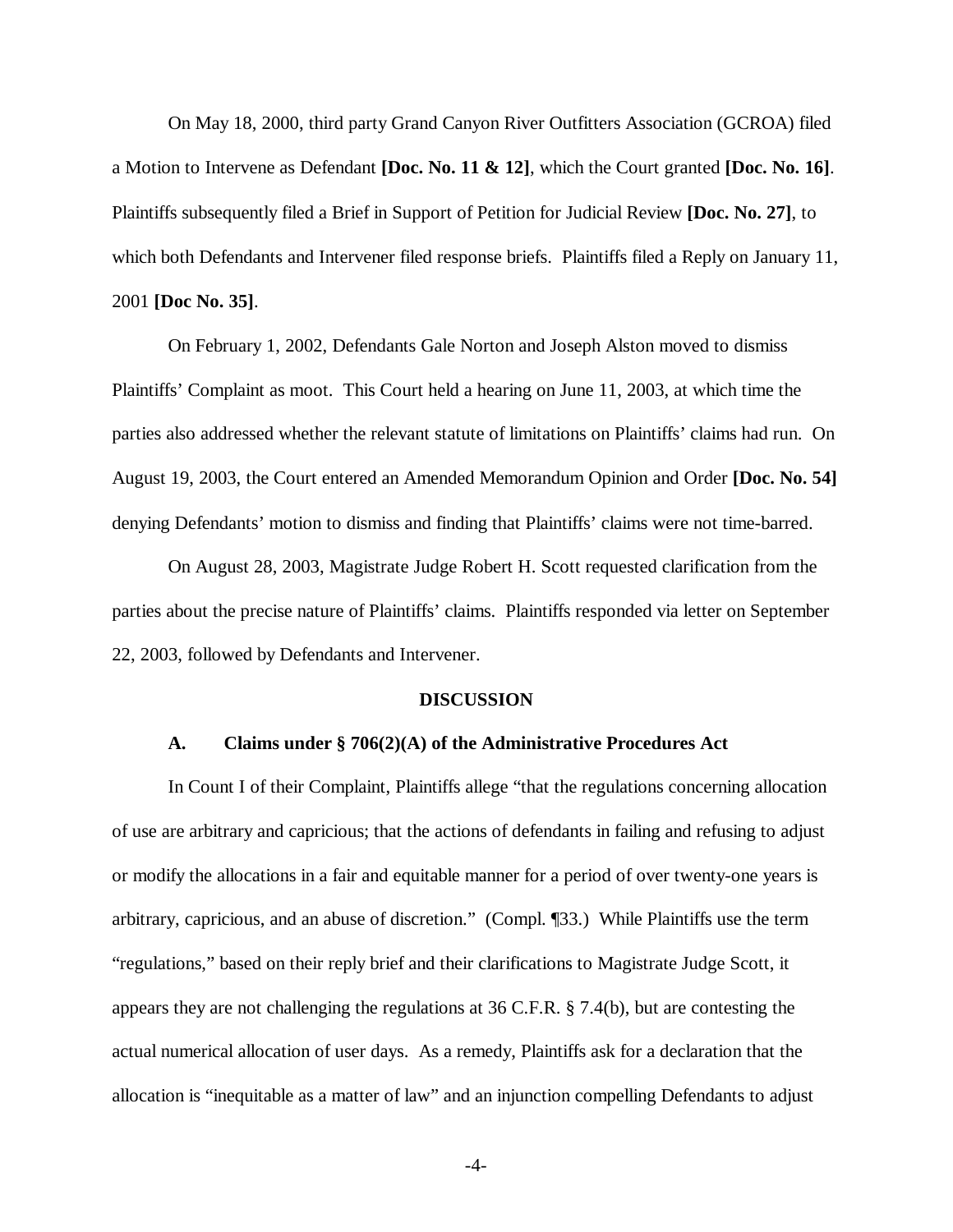the allocation in a "fair and equitable" manner, "within a reasonable time not to exceed sixty days." (Compl. ¶33.)

In Count V, Plaintiffs allege that the "use of separate definitions of primary season for commercial and noncommercial users is arbitrary, capricious, and an abuse of discretion," in that the difference allows commercial users to "concentrate their use during the optimum summer months." (Compl. ¶[47, 48.) Consequently, Plaintiffs request an "immediate judgment that noncommercial users receive their full allocation of use during the primary or summer season and that the 'primary' or summer season be defined the same for both commercial and noncommercial users." (Compl. ¶50.)

#### **1. Jurisdiction**

As a preliminary matter, the APA does not give the Court authority to demand that the NPS reallocate user permits in a fair and equitable manner or alter its definitions of "primary season," even if the Court finds the agency in violation of the APA. In relevant part, the APA states that a reviewing court shall "hold unlawful and set aside agency action, findings, and conclusions found to be ... arbitrary, capricious, an abuse of discretion, or otherwise not in accordance with law." 5 U.S.C. § 706(2)(A). "If the record before the agency does not support the agency action, if the agency has not considered all relevant factors, or if the reviewing court simply cannot evaluate the challenged agency action on the basis of the record before it, the proper course, except in rare circumstances, is to remand to the agency for additional investigation or explanation." *Fla. Power & Light Co. v. Lorion*, 470 U.S. 729, 744 (1985). Plaintiffs have provided no legal or factual argument on how their prayer for relief might fall into one of these "exceptional circumstances," and the Court finds no reason for concluding that the injunctive relief sought comes within this exception to the rule.

-5-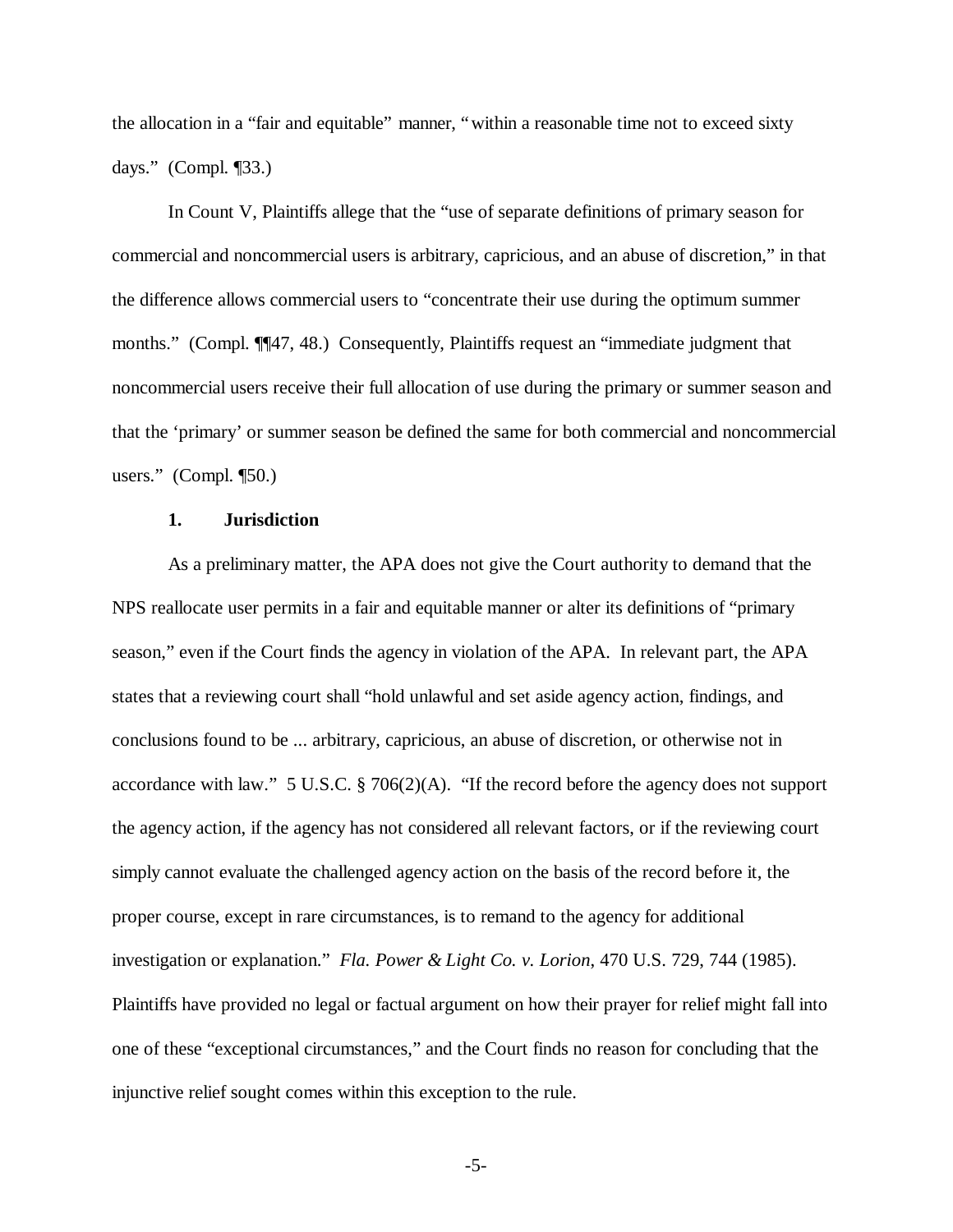Furthermore, to the extent Plaintiffs claim in Counts I and V that the allocation creates an unequal distribution of use permits or that Defendants have failed to allocate permits in a "fair and equitable" manner, the claims are not actionable under the APA and therefore must be dismissed. In conducting judicial review under  $\S 706(2)(A)$ , "the agency need only demonstrate that it considered relevant factors and alternatives after a full ventilation of issues and that the choice it made was reasonable based on that consideration." *Mt. Evans Co. v. Madigan*, 14 F.3d 1444, 1453 (10th Cir. 1994). Plaintiffs' accusation that the current allocation and the use of different "primary seasons" are unfair and inequitable posits a disagreement with the outcome of the administrative process. In the absence of any statutory or legal requirement that the allocation be evenly distributed between commercial and noncommercial users, the Court's review of administrative action on that issue is far more limited. The Court may not substitute its judgment of what the actual allocation ought to be for the determination made by the agency, *e.g., Motor Vehicle Mfrs. Ass'n v. State Farm Mut. Auto. Ins. Co., 463 U.S. 29, 43 (1983).*<sup>2</sup>

However, Plaintiffs' remaining claim in Count I that Defendants have "ignored evidence" of the increase in demand for noncommercial use (Compl. ¶29), does fall within the scope of review authorized by the APA. *E.g., id.* at 43 (stating that "arbitrary and capricious" review under APA involves examining whether agency "entirely failed to consider an important aspect of the problem, offered an explanation for its decision that runs counter to the evidence before the agency, or is so implausible that it could not be ascribed to a difference in view or the product of

<sup>&</sup>lt;sup>2</sup>Plaintiffs also seek in Count VI an injunction preventing Defendants from renewing or entering into contracts with commercial river outfitters until the allocation has been adjusted in a "fair and equitable" manner. As that request for relief is premised on the existence of some right to a "fair and equitable" allocation, it too must be dismissed.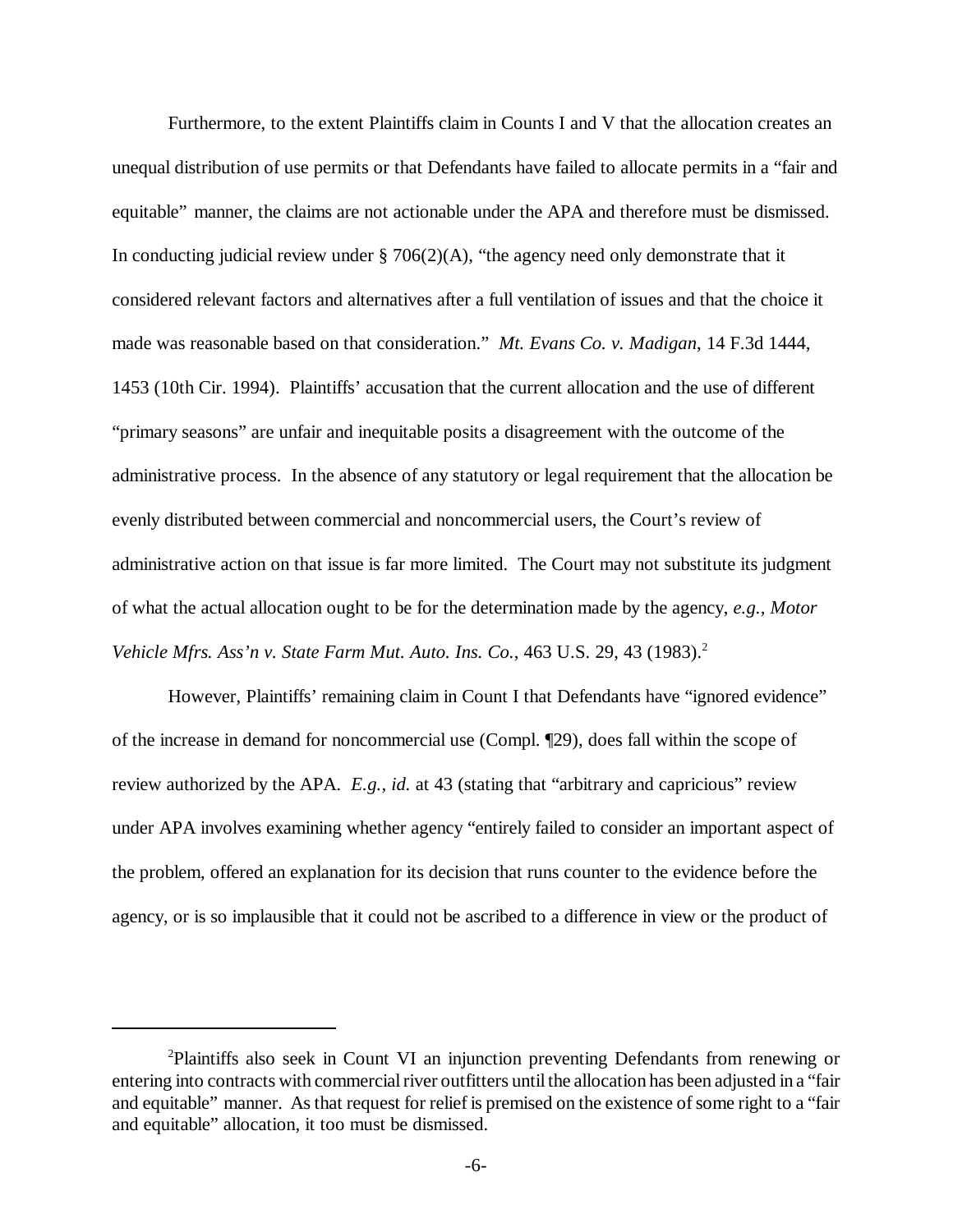agency expertise"); *see also* discussion *infra* Part A.2. This claim may only be heard by the Court, however, if the allocation decision is itself or is part of some "final agency action."

#### **a. "Finality" requirement**

Section 704 of the APA restricts judicial review to "final agency action for which there is no other adequate remedy in a court," including any "preliminary, procedural, or intermediate agency action or ruling not directly reviewable" otherwise.5 U.S.C. § 704; *see also Lujan v. Nat'l Wildlife Fed'n*, 497 U.S. 871, 882 (1990) (stating that when judicial review is sought "under the general review provisions of the APA, the 'agency action' in question must be 'final agency action'"). Thus, in the instant suit, jurisdiction exists only if the adoption of the management plan containing the allocation is subject to judicial review.

As stated earlier, when the NPS ceased its CRMP review process in February 2000, it left the 1989 CRMP as the guiding document for management of the River corridor. (Admin. R. Doc. No. 260-5 to -6.) The 1989 CRMP used the same numerical allocation set forth in the 1981 CRMP (Admin. R. Doc. No. 156-10), and the 1981 CRMP in turn had reincorporated the allocations derived initially in the 1979 CRMP (Admin. R. Doc. No. 100-2). Thus, the agency's rationale behind the current permit allocation between commercial and noncommercial users is to be discerned by looking at the rationale offered in 2000 for terminating the review process and for adopting the 1989 CRMP, as well as the reasons underlying the 1979 allocation.

However, before proceeding to this analysis on the merits, the Court must first decide whether in fact the termination decision was "final" for purposes of the APA. As a general matter, "[t]o determine when an agency action is final, [the Supreme Court has] looked to, among other things, whether its impact 'is sufficiently direct and immediate' and has a 'direct effect on ... day-to-day business.'" *Franklin v. Massachusetts*, 505 U.S. 788, 796-97 (1992) (quoting *Abbott*

<sup>-7-</sup>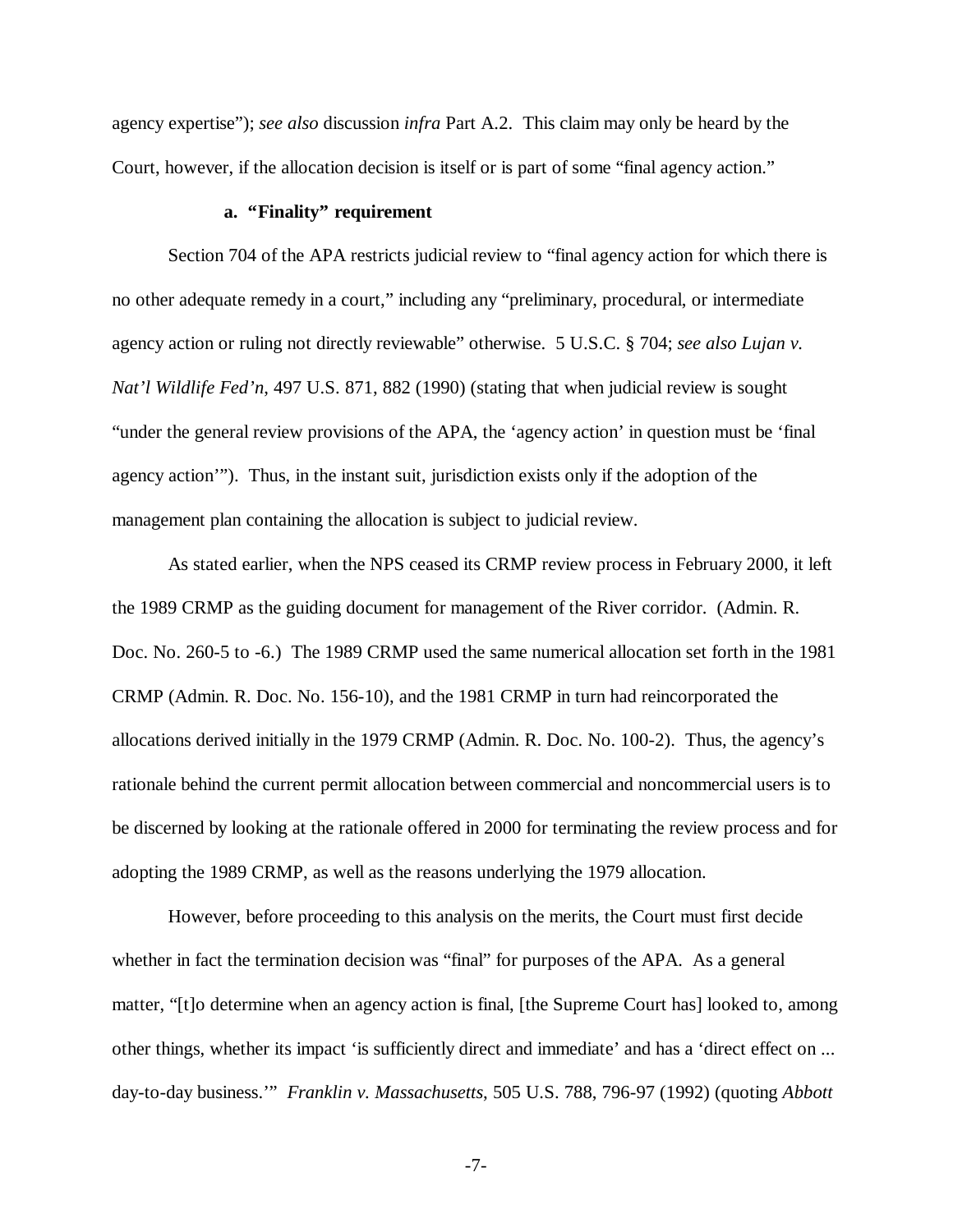*Labs. v. Gardner*, 387 U.S. 136, 152 (1967), *overturned on other grounds by Califano v.*

*Sanders*, 430 U.S. 99, 105 (1977)). The Supreme Court has identified two conditions that typically must be satisfied to meet this finality requirement. "First, the action must mark the 'consummation' of the agency's decisionmaking process -- it must not be of a merely tentative or interlocutory nature. And second, the action must be one by which 'rights or obligations have been determined,' or from which 'legal consequences will flow.'" *Bennett v. Spear*, 520 U.S. 154, 177-78 (1997) (citations omitted). Intervener disputes whether the first of these

requirements has been met.

In a press release dated February 23, 2000, the NPS announced its decision to terminate

the review process, explaining as follows:

Due to the inability to resolve many ... issues [including user day allocation between commercial and noncommercial users] prior to the resolution of the park's wilderness recommendation [by Congress], and to the lack of available fiscal and human resources to complete a comprehensive planning effort, the NPS will halt work on any further combined planing effort [to couple the Colorado Management Plan with the Park's Backcountry Management Plan] and on the Colorado River Management Plan. Further effort to merge the two planning efforts into an EIS will be deferred until such a time as congress [sic] formally acts upon the wilderness recommendation and/or until the NPS has both the financial and human resources to complete planning and NEPA compliance. The current Backcountry Management Plan approved in 1988 and Colorado River Management Plan approved in 1989 will continue to be the guiding documents for management.

(Admin. R. Doc. No. 262-1 to -2.) In the press release, then-Superintendent Robert Arnberger

was quoted as saying that, in the interim, the NPS would continue to seek certain

"improvements," including the issue of user allocation:

Although the NPS will defer major changes in the allocation of river use between the commercial and private sectors until revision of the Colorado River Management Plan can be carried out, it will examine the possibility of reallocation of user days at the contract renewal stage in three years, and other possible administrative actions.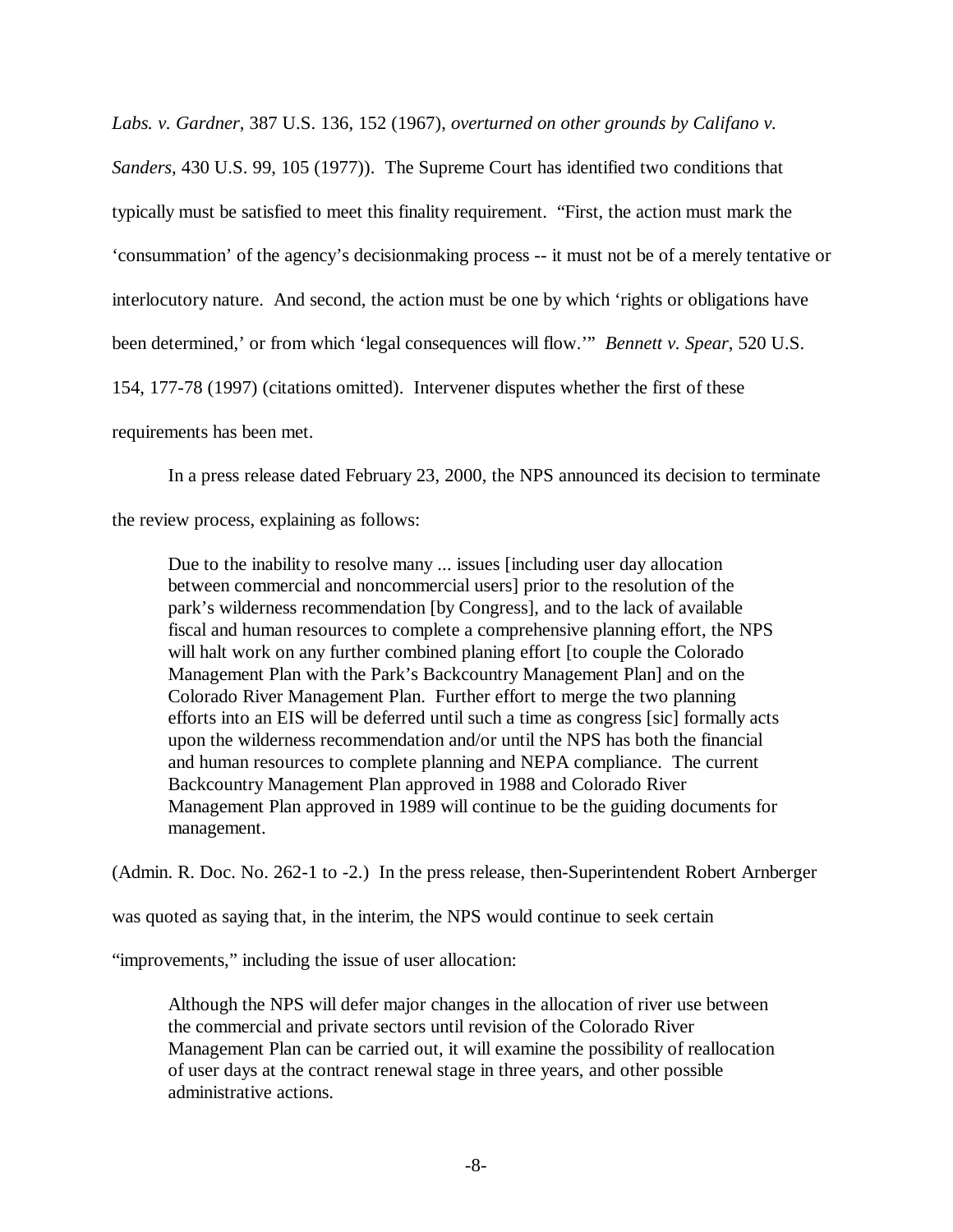(Admin. R. Doc. No. 262-2.)

In light of this caveat, Intervener contends the February 2000 termination decision is only temporary in nature and that, according to the NPS's own statements, review "in all likelihood might be restarted sometime in the near future." (Intervener's Resp. at 20.) In effect, Intervener places singular emphasis on the NPS's indication that it will review the possibility of reallocation in the coming months or years as indicative of the on-going nature of the review process. However, this narrow analytical approach ignores the fact that "cases dealing with judicial review of administrative actions have interpreted the 'finality' element in a pragmatic way." *F.T.C. v. Standard Oil Co. of Cal.*, 449 U.S. 232, 239 (1980) (quoting *Abbott Labs.*, 387 U.S. at 149); *see also, Home Builders Ass'n of Greater Chi. v. U.S. Army Corps of Eng'rs*, 335 F.3d 607, 614 (7th Cir. 2003); *Grand Canyon Trust v. Pub. Serv. Co. of N.M.*, 283 F.Supp.2d 1249, 1252 (D.N.M. 2003). While the NPS apparently will revisit the allocation dispute at some future time, there is no doubt that the planning process that surrounded review of the 1989 CRMP has officially ended. First, as Intervener itself concedes, the relevant finality inquiry is whether the decision to terminate *review of the 1989 CRMP* was "final agency action." That one discrete part of the CRMP will be reexamined henceforth does not mean that the entire CRMP is still open to review or that the decision to end review of the entire CRMP was not a "final" act. Whatever the status of the allocation issue may be, the decision to stop review of the CRMP is in no practical sense "temporary." The NPS has made clear that it has consummated the decisionmaking and evaluation process that had begun in 1997; that is, it is not taking a temporary hiatus in operations. Indeed, the nature of the termination decision here parallel those found to support a finding of "finality" in *Bennett*: in both instances, the agency decision was not made by a lower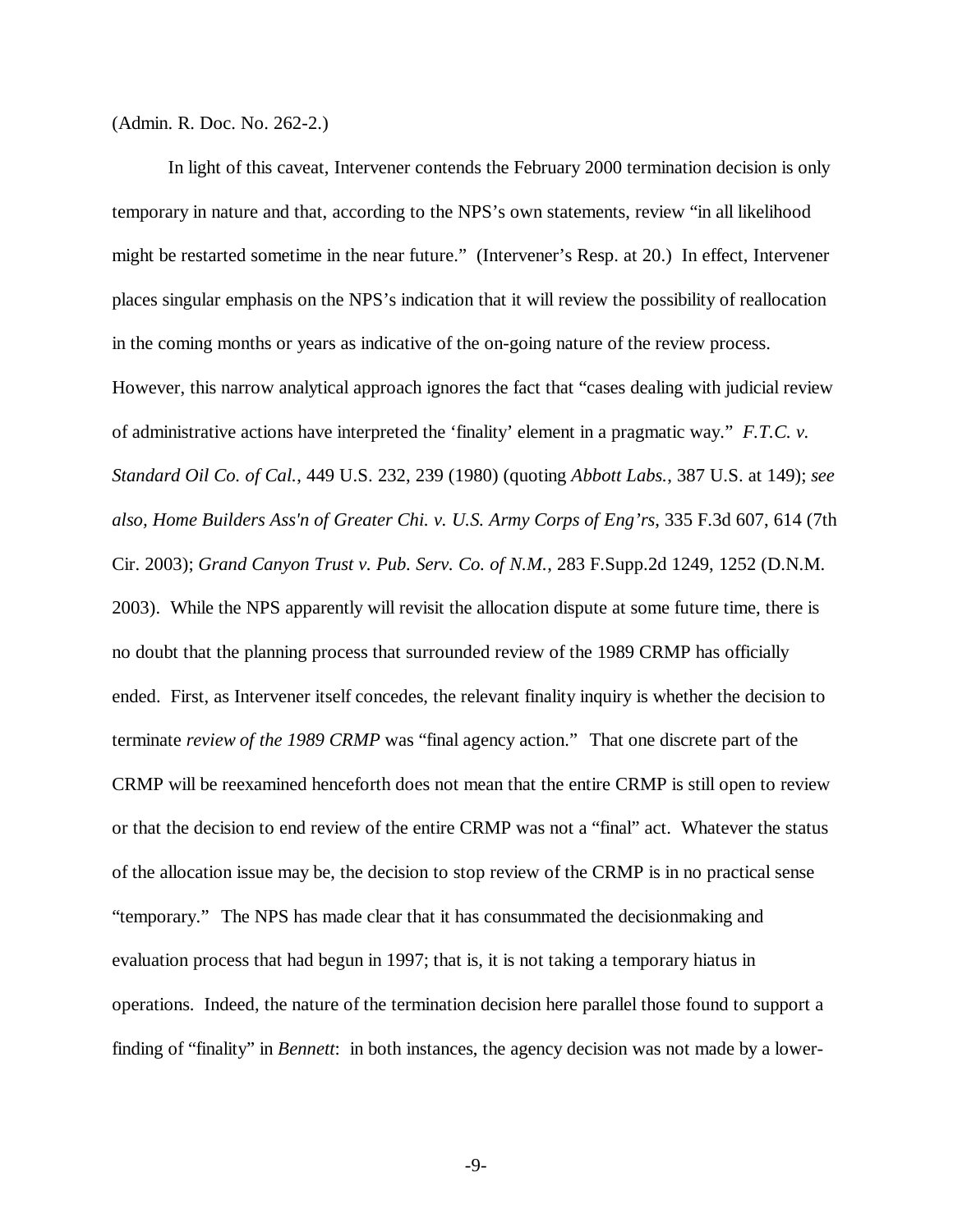ranking administrative officer and was clearly a binding determination, not "advisory" action. *Bennett*, 520 U.S. at 177-78.

#### **b. "Ripeness" requirement**

Intervener further argues that, should the Court should find the NPS's February 2000 termination decision to be final, Plaintiffs' claims are not ripe for review under the APA. The purpose of the ripeness requirement is "'to prevent the courts, through avoidance of premature adjudication, from entangling themselves in abstract disagreements over administrative policies, and also to protect the agencies from judicial interference until an administrative decision has been formalized and its effects felt in a concrete way by the challenging parties.'" *Ohio Forestry Ass'n, Inc. v. Sierra Club*, 523 U.S. 726, 732-33 (1998) (quoting *Abbott Labs.*, 387 U.S. at 148-49). "Thus, before a court may review an agency decision, it must evaluate 'the fitness of the issues for judicial decision and the hardship to the parties of withholding court consideration.'" *Ash Creek Mining Co. v. Lujan*, 934 F.2d 240, 243 (10th Cir. 1991) (quoting *Abbott Labs.*, 387 U.S. at 149). The Tenth Circuit has focused on the following factors in making this evaluation:

(1) whether the issues in the case are purely legal; (2) whether the agency action involved is "final agency action" within the meaning of the Administrative Procedure Act, 5 U.S.C. § 704; (3) whether the action has or will have a direct and immediate impact upon the plaintiff[;] and (4) whether the resolution of the issues will promote effective enforcement and administration by the agency.

*Gordon v. Norton*, 322 F.3d 1213, 1219 (10th Cir. 2003) (quoting *Ash Creek*, 934 F.2d at 243).

"The first two factors address the fitness of the issues for judicial decision; the second two address the hardship to the parties of withholding review." *Northwest Pipeline Corp. v. F.E.R.C.*, 986 F.2d 1330, 1334 (10th Cir. 1993). No single factor is "either necessary or sufficient to establish the ripeness of the issue for review," and the proper approach is to balance each one in light of the facts presented. *Id.*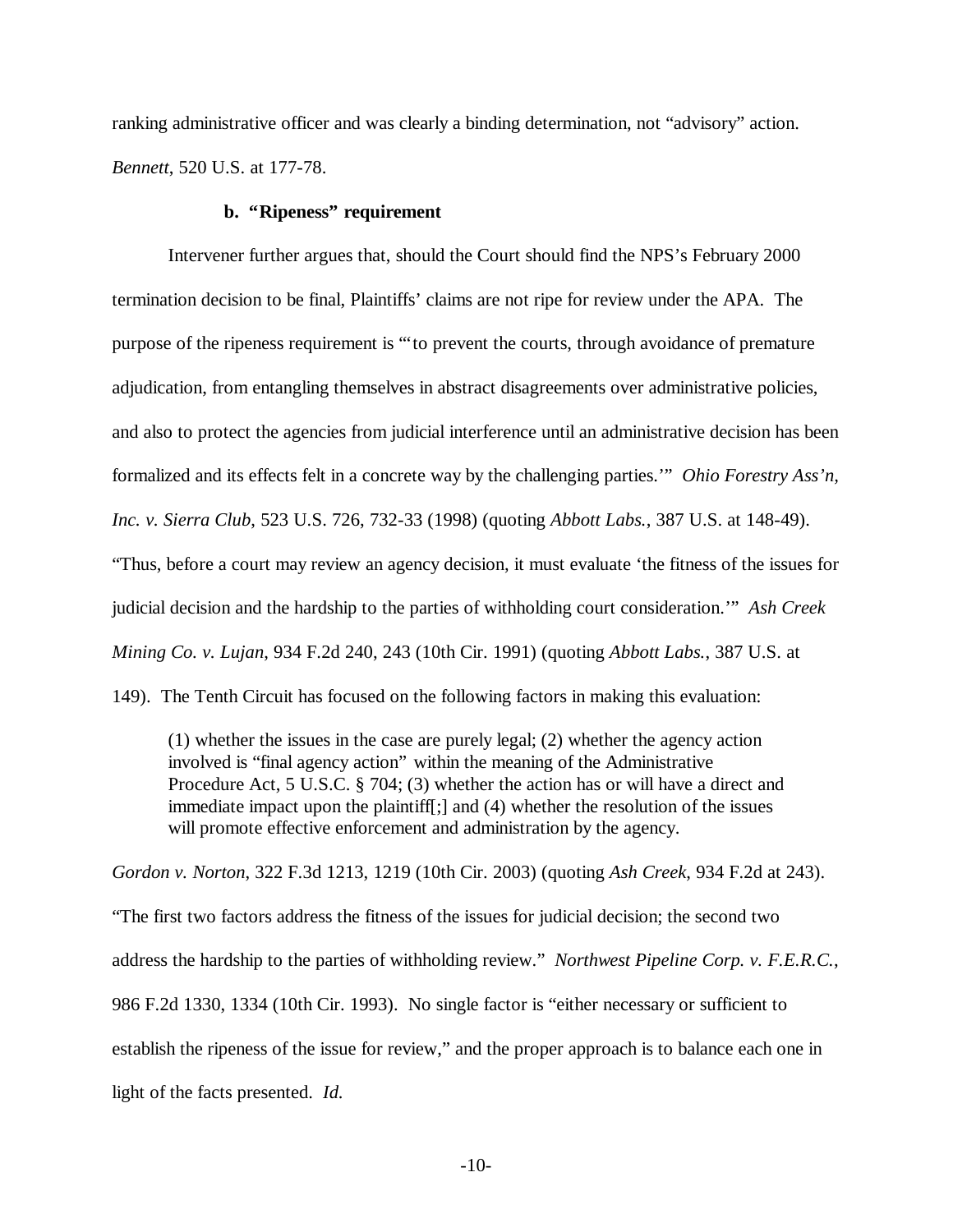Although Plaintiffs' claim - that Defendants have "ignored evidence" of the increase in demand for noncommercial use in setting forth the existing allocation system - is not purely legal, the remaining factors weigh in favor of a finding of ripeness. Review of Plaintiffs' claim requires consideration of the February 2000 termination decision, which the Court previously determined was final agency action. *See* discussion *supra* Part A.1.a. To reiterate, the readoption of the 1989 CRMP is conduct "by which 'rights or obligations have been determined, or from which legal consequences will flow,'" *Colo. Farm Bureau Fed'n v. United States Forest Serv.*, 220 F.3d 1171, 1173-74 (10th Cir. 2000) (quoting *Bennett*, 520 U.S. at 178), since all future decisions concerning the River corridor will be made within the parameters of that plan. Furthermore, the third factor is met for precisely this reason: Plaintiffs' personal ability to raft the river is directly impacted by the termination decision since the allocation system set forth in the 1989 CRMP determines whether and how they might obtain use permits.

In applying the fourth factor, the Court's primary concern is that "'the agency should be given the first chance to ... apply [its] expertise.'" *CSG Exploration Co. v. F.E.R.C.*, 930 F.2d 1477, 1486 (10th Cir. 1991) (quoting *McKart v. United States*, 395 U.S. 185, 194 (1969)). Here, the agency has had an opportunity to review data related to the allocation issue; the question is whether the agency has failed to consider significant information in making its decision. The NPS stated that one of the reasons for terminating the review process was the inability to reach a resolution on the allocation dispute. While the Court is not authorized under the APA to make that decision, it may consider whether the NPS has overlooked salient data during its decisionmaking process. *E.g., Motor Vehicle Mfrs. Ass'n v. State Farm Mut. Auto. Ins. Co.*, 463 U.S. 29, 43 (1983). In this manner, consideration of the issue by the Court may further effective administration by the NPS, as required by the final requirement for a finding of ripeness.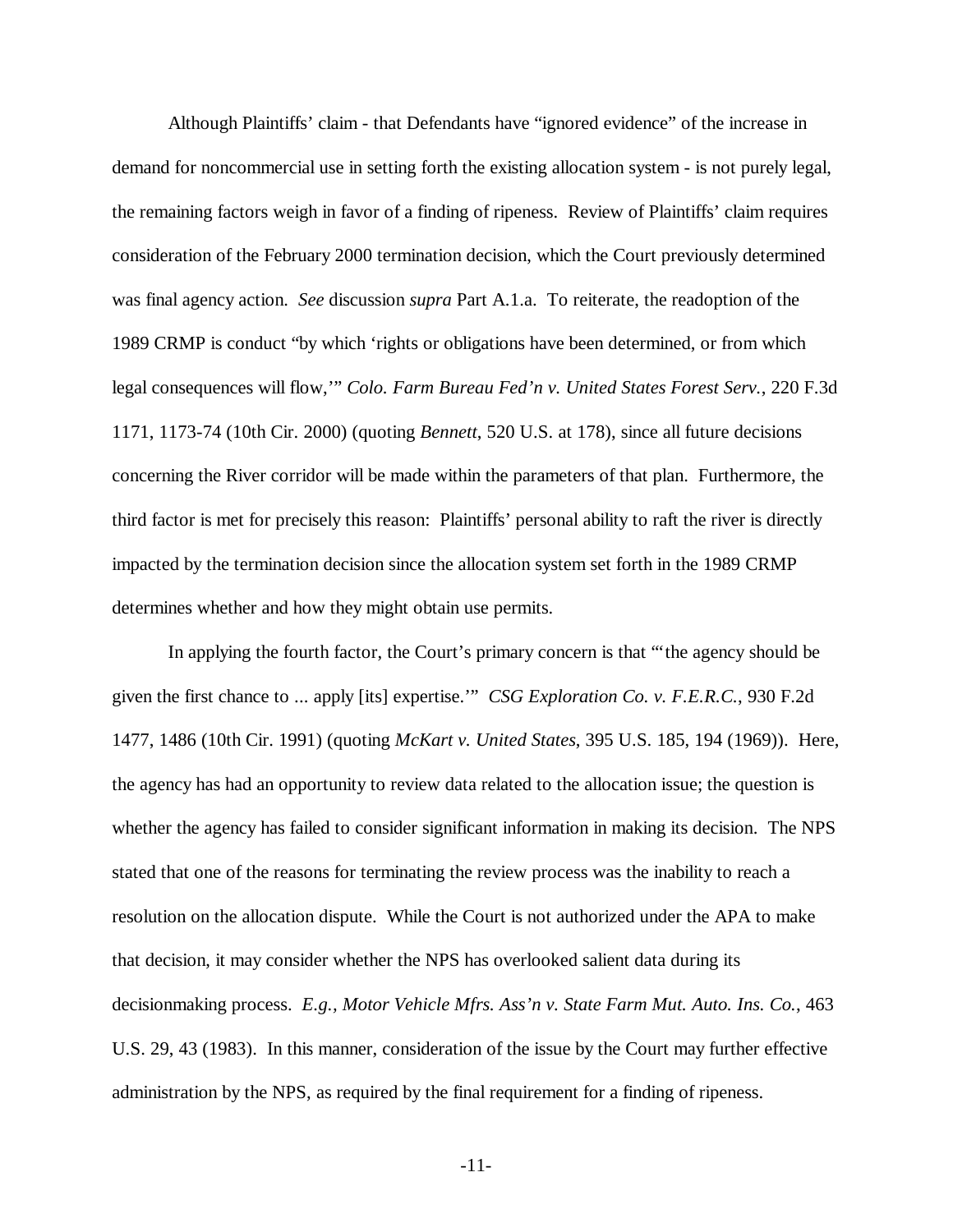### **2. "Arbitrary and Capricious" review**

Having established jurisdiction, the Court now must determine whether the NPS's decision was "arbitrary and capricious." Judicial review under this standard is narrow. *Id*. In evaluating agency action, a court must "consider whether the decision was based on a consideration of relevant factors and whether there has been a clear error of judgment." *Citizens to Preserve Overton Park v. Volpe*, 401 U.S. 402, 416 (1971), *overruled on other grounds by Califano v. Sanders*, 430 U.S. 99 (1977). As stated in *Motor Vehicle*, agency action will be found "arbitrary and capricious" in situations where

the agency ... relied on factors which Congress has not intended it to consider, *entirely failed to consider an important aspect* of the problem, offered an *explanation for its decision that runs counter to the evidence* before the agency, or is so *implausible* that it could not be ascribed to a difference in view or the product of agency expertise.

*Motor Vehicle,* 463 U.S. at 43 (emphasis added). While courts are not permitted to "supply a reasoned basis for the agency's action that the agency itself has not given,'" they must "'uphold a decision of less than ideal clarity if the agency's path may reasonably be discerned.'" *Id.* (quoting *Bowman Transp., Inc. v. Ark.-Best Freight Sys*., 419 U.S. 281, 286 (1974)).

Plaintiffs' claims that Defendants have "ignored evidence of a dramatic increase in demand for non-commercial use over the past twenty one years" in adopting the current allocation (Compl. ¶29), and that the current allocation is entirely lacking in factual support, (Pls.' Reply at 10) are belied by the record. In an internal document outlining Superintendent Arnberger's analysis of various issues related to River corridor management, user day allocation was described as "the most problematic of all the issues to solve." (Admin. R. Doc. No. 263-10.) Arnberger continued, "The NPS has gathered much information on possible improvements to the allocation system. However, none of them come free of inherent systemic problems common to all systems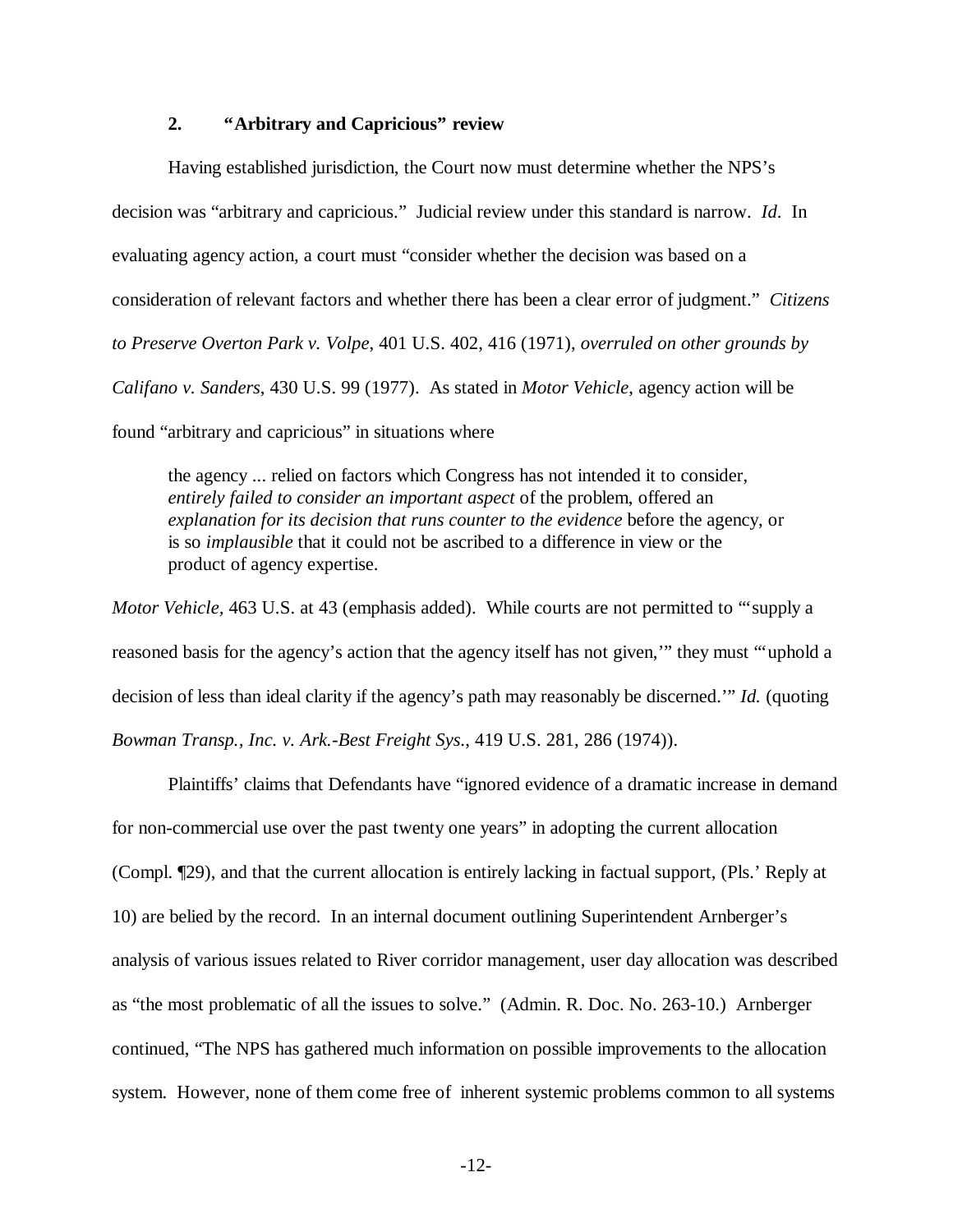that must deal with one inescapable reality: 'Demand exceeds supply.'" (Admin. R. Doc. No. 263-10.) In a letter sent by NPS officials to an individual inquiring about the allocation system and concerned about noncommercial user access to the River, Arnberger stated that the NPS "recognizes that the demand for access by *all* members of the public (those who desire selfoutfitted trips, and those who desire commercially-outfitted river trips) has increased since the last [CRMP] revision." (Admin. R. Doc. No. 254-38 (emphasis added).) Arnberger further stated that "[s]ince 1989, the number of [noncommercial] waiting list members has nearly doubled, considering a 10 percent annual average increase." (Admin. R. Doc. No. 254-38.) Contrary to Plaintiffs' contentions, the administrative record clearly indicates that NPS had not ignored and was keenly aware of evidence of the increased demand for noncommercial use since 1979.

As for their claim that the allocation is baseless, Plaintiffs explain that the current allocation is ultimately an adoption of the 1979 CRMP allocation, which they allege was only a "best guess." (Pls.' Reply at 10.) Plaintiffs take this latter term out of context in suggesting it means the allocation was created arbitrarily and without any rational basis. The 1979 CRMP states that "[t]he allocation between commercial and noncommercial use outlined [here] is based on the *best available information* on the demand for commercial and noncommercial trips." (Admin. R. Doc. No. 73-28 (emphasis added).) The plan noted that the figures reflecting actual commercial and noncommercial use were imprecise because record-keeping on how many parties used or attempted to use the River corridor was not perfect.<sup>3</sup> Accordingly, the plan

<sup>&</sup>lt;sup>3</sup>Specifically, the 1979 CRMP stated:

Figures on potential passengers turned away by commercial concessioners may count individuals more than once as they are turned away by successive companies. When certain dates are full, some companies issue brochures indicating this fact. There is no way to count potential passengers turned away in this manner. Figures on the demand for noncommercial trips are complicated by duplicate applications, false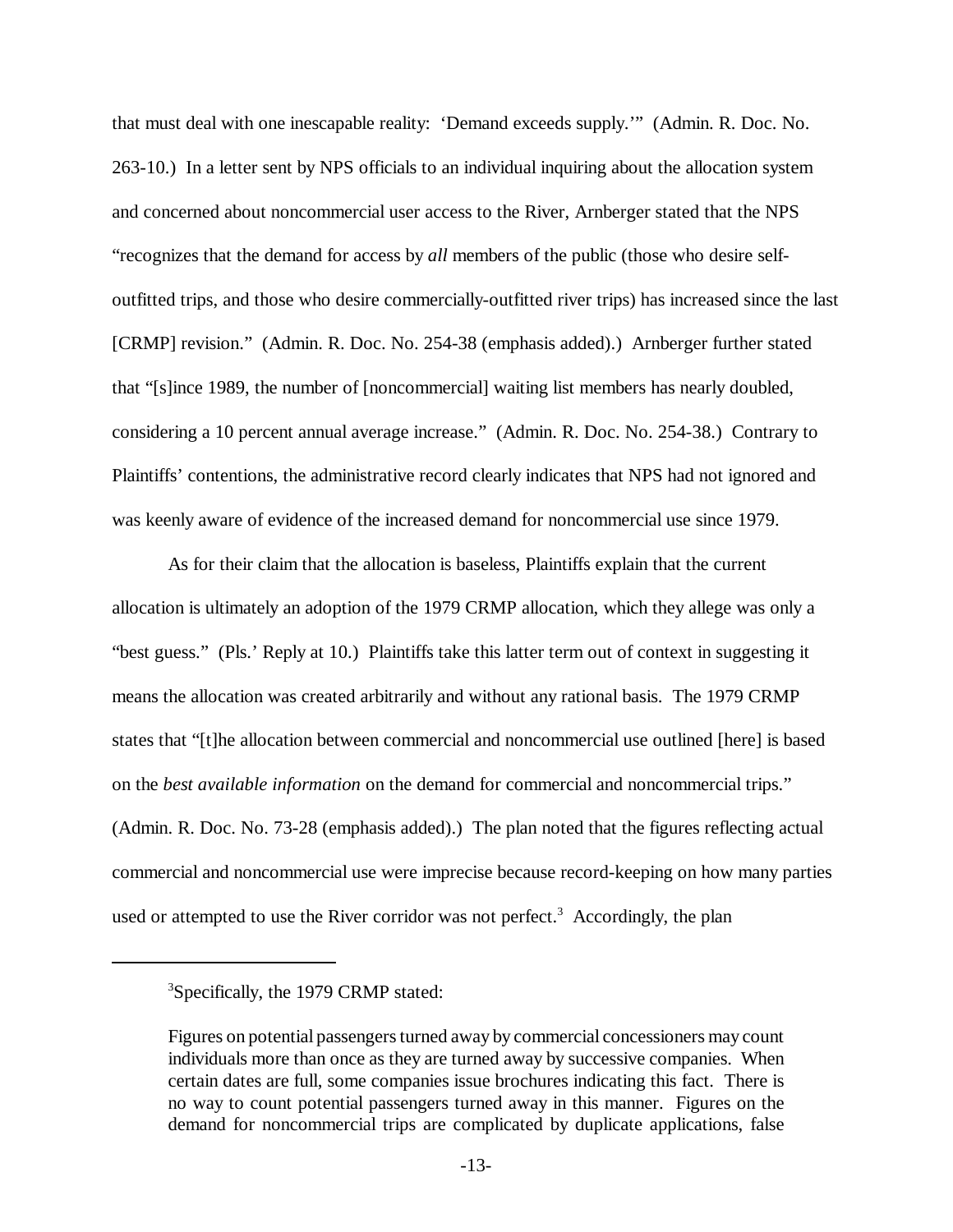acknowledged that "[t]he allocation is, because of the above factors, a *best estimate* based on experience and on interpretation of the available data." (Admin. R. Doc. No. 73-28 (emphasis added).) In other words, the phrase "best estimate" refers to numbers based on actual use, not unfounded hypotheticals about user demand. As Plaintiffs have not offered any evidence that would contradict the evidentiary grounds for these estimates or that would otherwise render the agency's decisionmaking suspect under APA standards, Plaintiffs' claim that the allocation devised in 1979 was not based on any facts is plainly controverted by the record.

Moreover, demand is not the only factor considered in determining the appropriate allocation. As Defendants have argued extensively, the NPS's mandate in managing the River corridor and national parks generally is a broad one. Under the NPS Organic Act, the agency's duty with regard to national park management is "to conserve the scenery and the natural and historic objects and the wild life therein and to provide for the enjoyment of the same in such manner and by such means as will leave them unimpaired for the enjoyment of future generations." 16 U.S.C. § 1. In furtherance of this purpose, the Organic Act provides that the Secretary of the Interior "shall make and publish such rules and regulations as [s]he may deem necessary or proper for the use and management of the parks, monuments, and reservations under the jurisdiction of the National Park Service." 16 U.S.C. § 3. Through the Organic Act, Congress "expressly delegate[d] rulemaking authority to the Secretary of the Interior to promulgate rules and regulations to implement the Act." *Bicycle Trails Council of Marin v. Babbitt*, 82 F.3d 1445, 1451 (9th Cir. 1996). The Secretary's power to administer the Grand Canyon River corridor is part of this delegation. 16 U.S.C. § 1a-2(h). In fulfilling its mandate the

(Admin. R. Doc. No. 73-28.)

applications, failure of interested but discouraged river runners to apply, etc.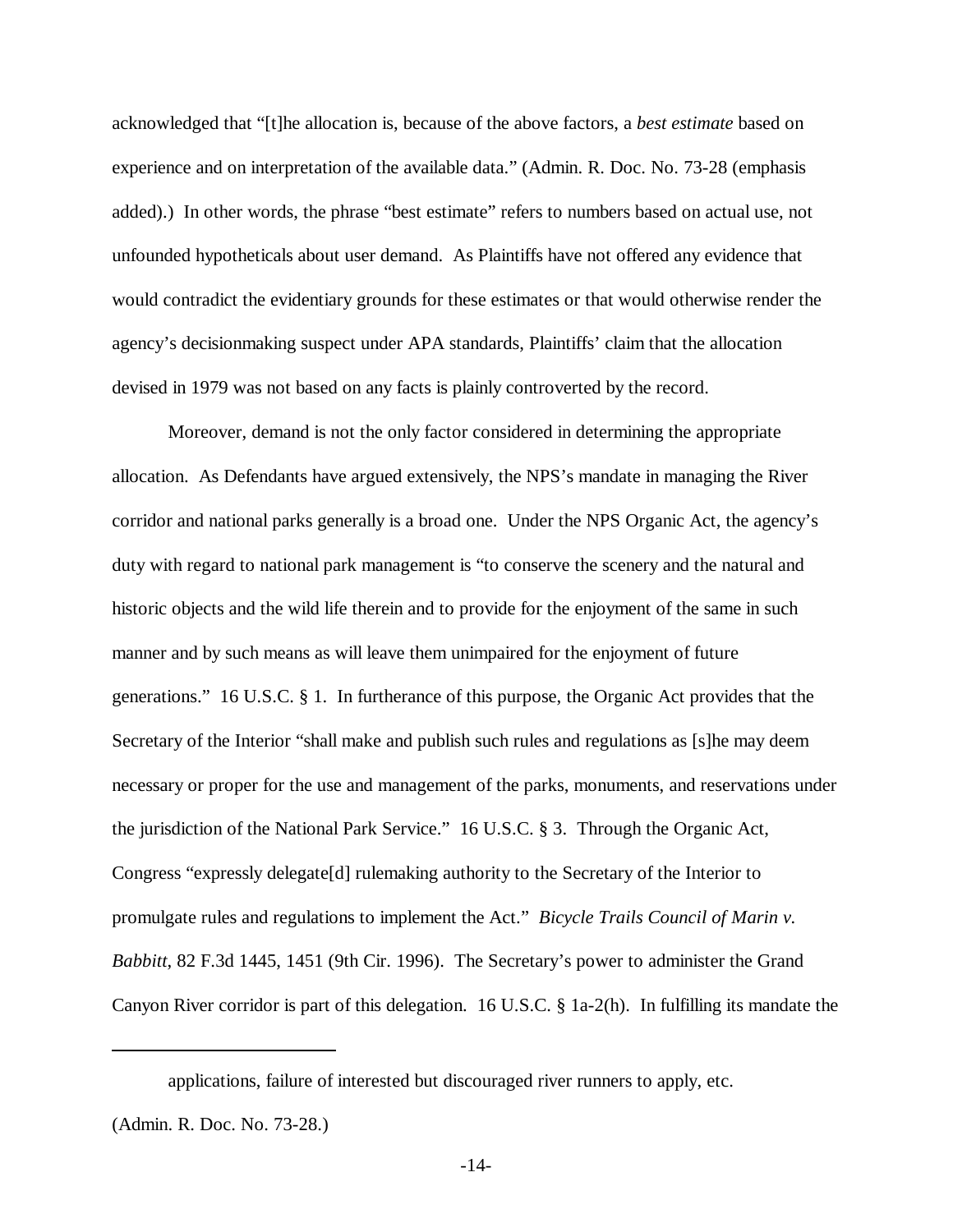NPS is entitled to look at a wide range of factors in devising management plans, of which demand

for noncommercial use is only one consideration:

[T]he Organic Act is silent as to how the protection of park resources and their administration are to be effected. Under such circumstances, the Park Service has broad discretion in determining which avenues best achieve the Organic Act's mandate. Further, the Park Service is empowered with the authority to determine what uses of park resources are proper and what proportion of the park's resources are available for such use.

*Nat'l Wildlife Fed'n v. Nat'l Park Serv.,* 669 F.Supp. 384, 391 (D. Wyo. 1987) (citations

omitted). Thus, as the Ninth Circuit stated in a case involving a similar dispute between commercial and noncommercial users at the inception of the CRMP process, no one party's demand for access to the river automatically trumps that of the other:

The Service recognizes its obligation to protect the interests of both classes of users. It can hardly be faulted for doing so. If the over-all use of the river must, for the river's protection, be limited, and if the rights of all are to be recognized, then the "free access" of any user must be limited to the extent necessary to accommodate the access rights of others.

*Wilderness Pub. Rights Fund v. Kleppe*, 608 F.2d 1250, 1253 (9th Cir. 1979). While the lack of any change in the numerical allocations for over twenty years understandably raises questions about the review and management process, this does not mean the NPS has turned a blind eye to the issue. Under the APA, the Court is only to determine whether the NPS considered "relevant factors" in making its decision regarding review of the 1989 CRMP and allocation of use and "whether there has been a clear error of judgment." *Citizens to Preserve Overton Park*, 401 U.S. at 416. The administrative record presently before the Court demonstrates that the NPS, in reaching its decision to terminate the review of the 1989 CRMP and re-adopt the previous user day allocations, weighed a number of appropriate factors. Accordingly, the Court finds no clear error in the decision to terminate the review process or in the allocation itself.

### **B. Claims under § 706(1) of the Administrative Procedures Act**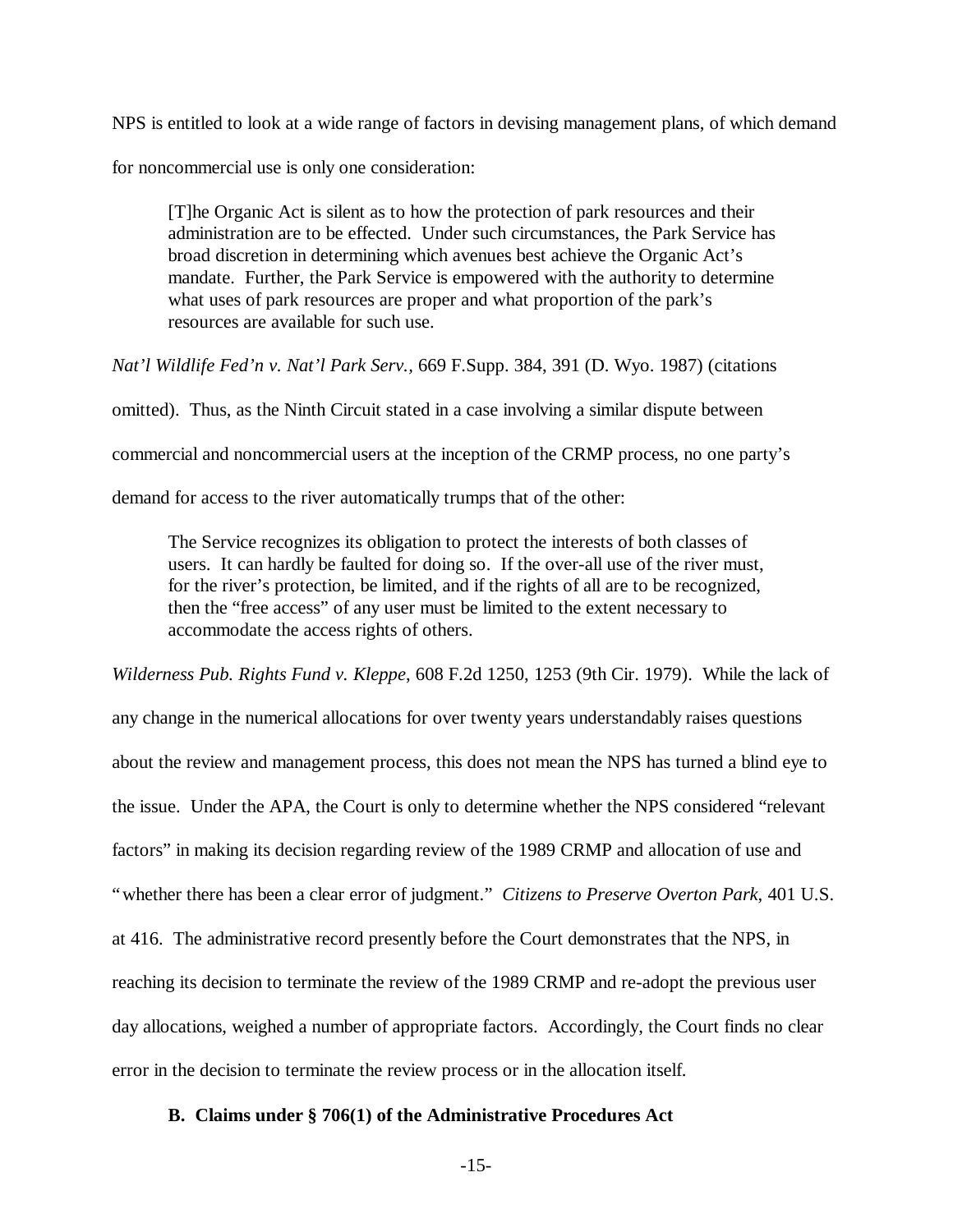In Count IV, Plaintiffs claim that Defendants' failure and refusal to review the most recent data on demand for noncommercial use, to adjust the user day allocation in light of the increased demand, and to conduct a comprehensive review of the 1989 CRMP before the end of 1999 each constitute action unlawfully withheld or unreasonably delayed. Though nowhere cited, Plaintiffs presumably are invoking § 706(1) of the APA, which states that a "reviewing court shall ... compel agency action unlawfully withheld or unreasonably delayed." 5 U.S.C. § 706(1). However, courts may only compel action where the agency failed to perform a mandatory, nondiscretionary duty. *E.g., Ctr. for Biological Diversity v. Veneman*, 335 F.3d 849, 854 (9th Cir. 2003); *S. Utah Wilderness Alliance v. Norton (SUWA)*, 301 F.3d 1217, 1226 (10th Cir. 2002), *cert. granted*, 72 U.S.L.W. 3307 (U.S. Nov. 03, 2003) (No. 03-101); *Cobell v. Norton*, 240 F.3d 1081, 1095 (D.C. Cir. 2001).

As for the first of Plaintiffs' charges, even if the Court were to assume that the NPS is under a mandatory duty to review statistics, the claim must fail because the agency did consider the increase in demand from noncommercial users when it elected to cease the review process. *See* discussion *supra* Part A.2. Plaintiffs' allegations about the NPS's failure and refusal to adjust the allocation also must fail because the NPS is under no obligation to adjust these numbers, no matter what the demand for use is.

As for Plaintiffs' claim concerning NPS's failure to complete a comprehensive plan review by the end of 1999, the inquiry into whether the NPS had a mandatory, nondiscretionary duty to take such action is guided by the Tenth Circuit's ruling in *SUWA*. In that case, the Bureau of Land Management (BLM) argued it did not have a mandatory duty to carry out various study and review activities contained in Land Use Plans (LUPs) that the BLM itself had promulgated. The Tenth Circuit squarely rejected this position, explaining as follows: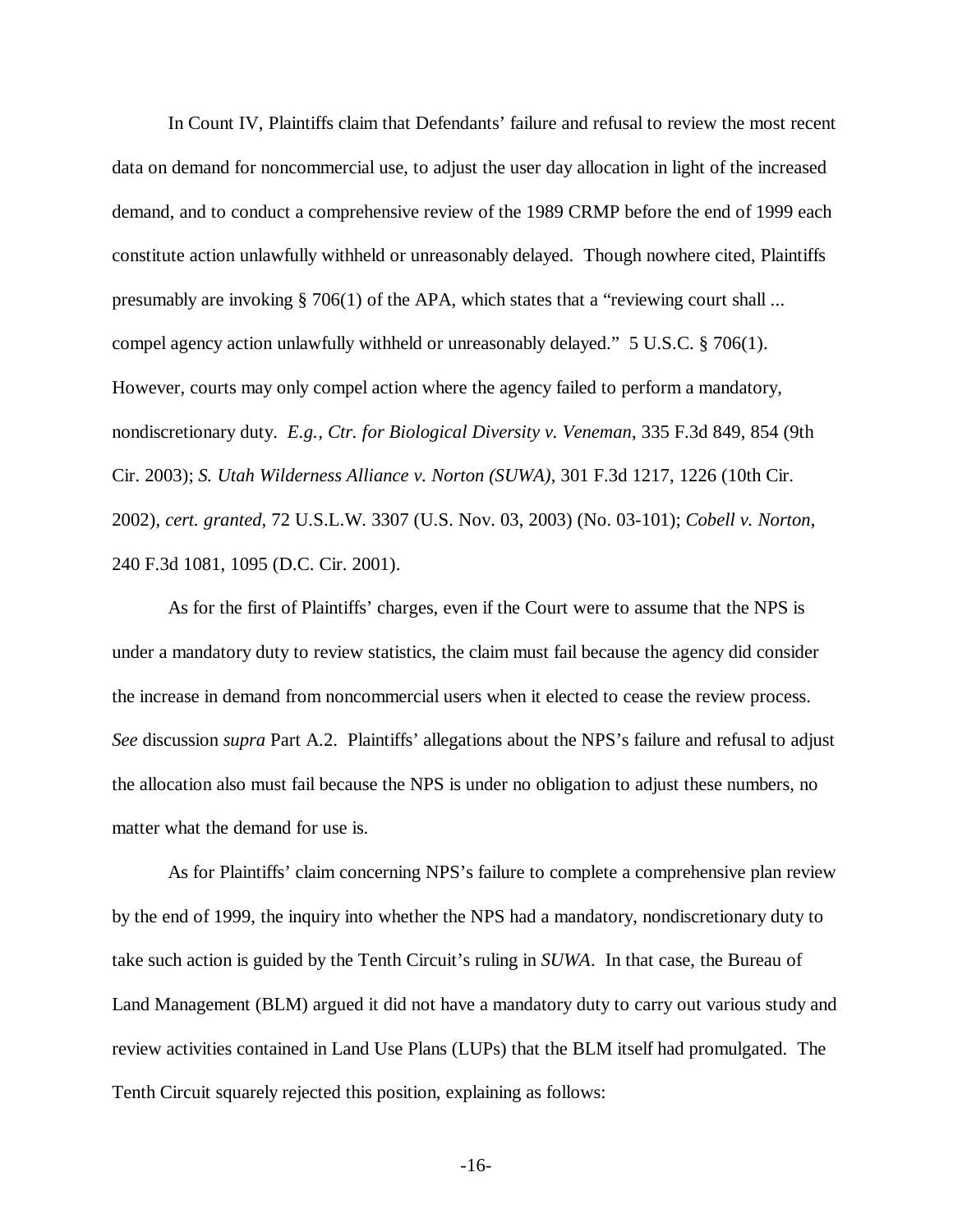The Factory Butte and San Rafael LUPs declare that Factory Butte "*will be* monitored" for [off-road vehicle or ORV] use and that an ORV implementation plan for San Rafael "*will be* developed." The [Federal Land Policy and Management Act], in turn, unequivocally states that "[t]he Secretary shall manage the public lands ... in accordance with the land use plans developed by him." 43 U.S.C. § 1732(a); *see also Pub. Lands Council v. Babbitt,* 167 F.3d 1287, 1299 (10th Cir. 1999) (noting how the BLM "shall manage" lands in accordance with LUPs); *Natural Res. Def. Council, Inc. v. Hodel,* 618 F.Supp. 848, 858 (E.D. Cal. 1985) (same). Relevant regulations similarly provide that the BLM "will adhere to the terms, conditions, and decisions of officially approved and adopted resource related plans." 43 C.F.R. § 1601.0-5(c). Therefore, a straightforward reading of the relevant LUPs, as well as applicable statutes and regulations, suggests that the BLM must carry out specific activities promised in LUPs.

*SUWA*, 201 F.3d at 1234 (emphasis added). The case at bar differs from the facts of *SUWA* in that no statute or agency regulation requires the NPS to create any type of "management plan" for the River corridor, let alone demands that the agency comply with its own plans. However, the 1989 CRMP contains language mirroring that of the *SUWA* LUPs. A section titled "Plan Review and Update" states, "The Colorado River Management Plan will be in effect for a five to ten year period. A comprehensive plan review, directed by the Superintendent through the Division of Visitor and Resources Protection and the Division of Resources Management and Planning, *will occur before the end of this period*." (Admin. R. Doc. No. 156-15 (emphasis added).) In light of this language, the Court finds the differences between the facts of this case and those of *SUWA* insufficient to make the latter inapplicable. Accordingly, the Court finds that the language of the 1989 CRMP imposed on the NPS a mandatory duty, as is required for review under the APA's "unlawfully withheld or unreasonably delayed" provision.

Turning to the merits of this claim, the Court first must determine whether the agency's failure to complete review as scheduled constitutes action "unlawfully withheld" or "unreasonably delayed." The distinction is significant because substantive review under § 706(1) differs depending on how the agency's conduct is characterized: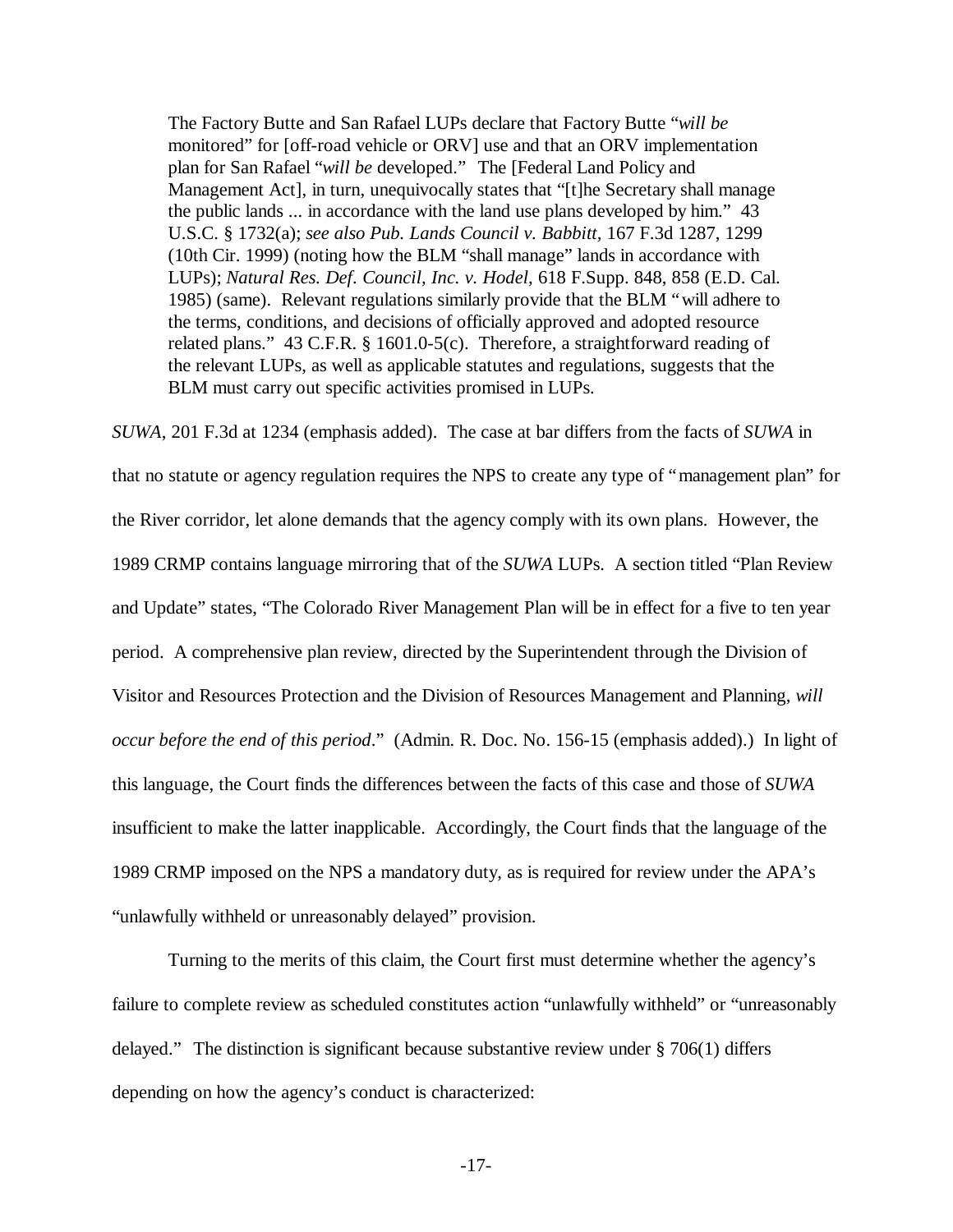[I]f an agency has no concrete deadline establishing a date by which it must act, and instead is governed only by general timing provisions -- such as the APA's general admonition that agencies conclude matters presented to them "within a reasonable time," *see* 5 U.S.C. § 555(b) -- a court must compel only action that is delayed unreasonably. Conversely, when an entity governed by the APA fails to comply with a statutorily imposed absolute deadline, it has unlawfully withheld agency action and courts, upon proper application, must compel the agency to act.

*Forest Guardians v. Babbitt*, 174 F.3d 1178, 1190 (10th Cir. 1999).

In the case at bar, the 1989 CRMP set an absolute deadline for completion of the comprehensive review since reappraisal of the plan was to be completed by the end of 1999 at the latest. Therefore, under the Tenth Circuit's analysis in *Forest Guardians*, this claim is properly understood as a complaint about action "unlawfully withheld" and the Court has no choice but to must compel the NPS to act. *See id.* at 1192 ("Congress through 5 U.S.C. § 706, has explicitly removed from the courts the traditional equity balancing that ordinarily attends decisions whether to issue injunctions.") In their response briefs, Defendants emphasize that the review process was halted partly because of limited financial and personnel resources, and the NPS's consideration of competing priorities in light of these constraints. (Defs.' Resp. at 33; Admin. R. Doc. No. 264-1 to -2.) However, the Tenth Circuit has made explicit that even if an agency claims inadequate resources, "[i]n the face of Congress' clear command [in 5 U.S.C. § 706], the [agency's] inadequate resource argument must fail with respect to the appropriate remedy." *Id.* at 1191-93.

As has been stated often, "compelling agency action is distinct from ordering a particular outcome." *SUWA*, 301 F.3d at 1226. Here, the Court is only directing the NPS to complete a comprehensive plan review, as had been contemplated by the 1989 CRMP, within a reasonable time. This does not mean that the NPS is required to change the user day allocations; rather, the NPS is only required to abide by its mandatory, nondiscretionary duty to complete a reevaluation of the 1989 CRMP.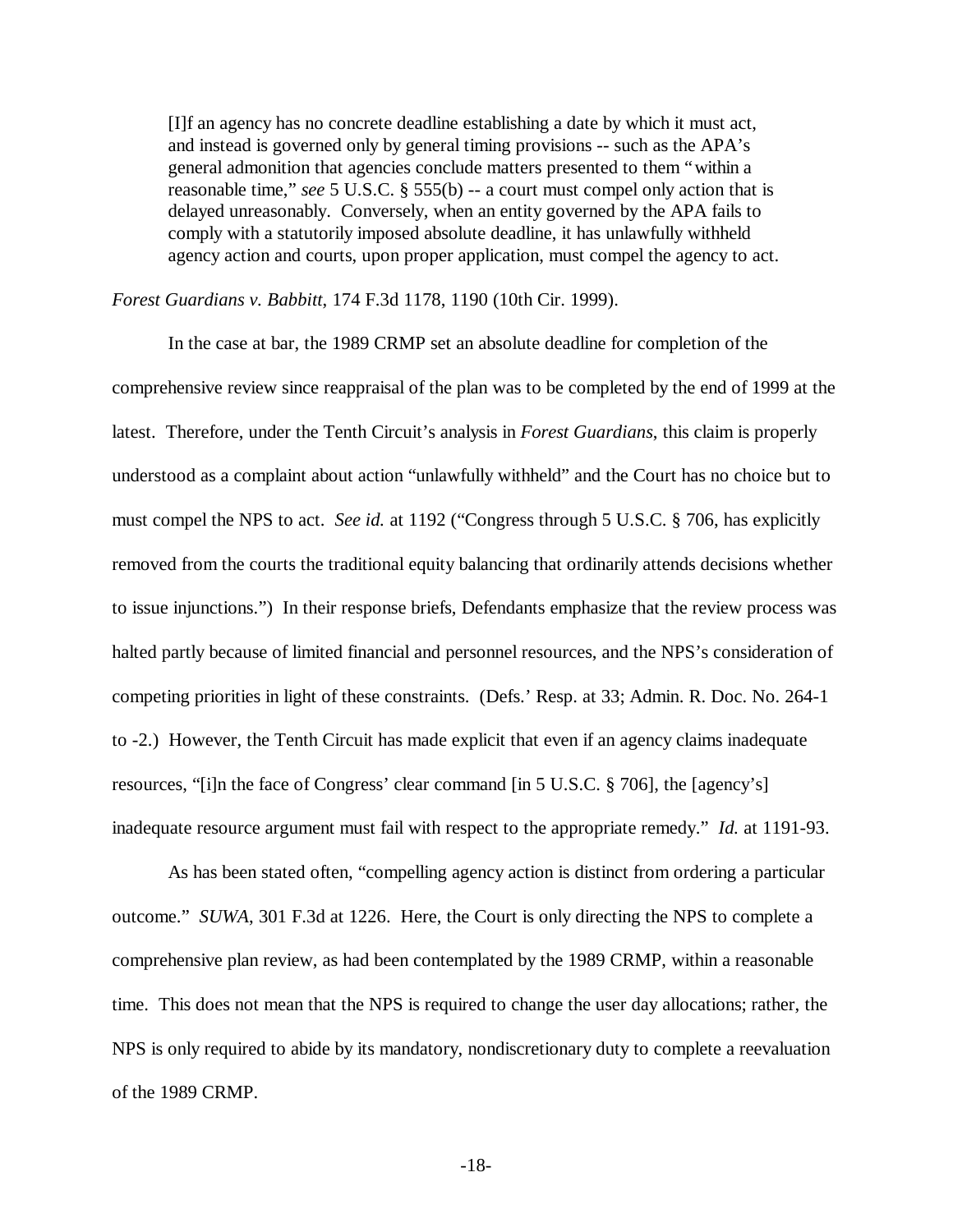### **C. Count II**

In Count II, Plaintiffs allege that the "granting of privileges and permits to commercial users while failing and refusing to regulate allocation of use in a fair and equitable manner interferes with [their] free access to the natural curiosities and wonders of the Park in violation of 16 U.S.C. § 3." (Compl. ¶34.) In so doing, Plaintiffs assume the Organic Act creates a statutory right of "free access" through its statement that "[n]o natural, [sic] curiosities, wonders, or objects of interest shall be leased, rented, or granted to anyone on such terms as to interfere with free access to them by the public." 16 U.S.C. § 3. However, as other courts have noted, the Organic Act does not provide for judicial review on its own or otherwise create any private right of action. *E.g., Dunn-McCampbell Royalty Interest, Inc. v. Nat'l Park Serv.*, 112 F.3d 1283, 1286 (5th Cir. 1997) (noting NPS Organic Act contains no provision establishing judicial review or creating private cause of action); *City of Sausalito v. O'Neill*, 211 F.Supp.2d 1175, 1186-87 (N.D. Cal. 2002) (noting existence of no private right of action under NPS Organic Act). As these courts have explained, judicial review of agency action for violation of the Organic Act is available only through the APA.4

<sup>4</sup>Although at least one federal court has stated in dicta that a cause of action may lie under § 1 of the Organic Act, Plaintiffs' Complaint cannot be read as stating a claim under that provision. In *Sierra Club v. Babbitt*, 69 F.Supp.2d 1202, 1247 (E.D.Cal. 1999), the district court held that a party might state an actionable claim if it alleged that the NPS had permitted "use of a national park in a way that was not in the interests of either conservation or public enjoyment or in a way that was clearly against the interests of future generations." By contrast, Plaintiffs' claim in Count II rests on the "free access" language of § 3, not any guarantees arguably made in § 1.

Moreover, the substance of the claim presently before the Court exceeds the scope of judicial review that even the *Sierra Club* decision found to exist under 16 U.S.C. § 1:

The Organic Act itself does not mandate that the balance in any particular decision reflect one value over the other. For that reason, the Organic Act does not serve as basis for a cause of action when the issue is confined to the Agency's exercise of discretion in attempting to balance valid, competing values. The Organic Act would serve as a basis for a cause of action were the NPS to allow use of a national park in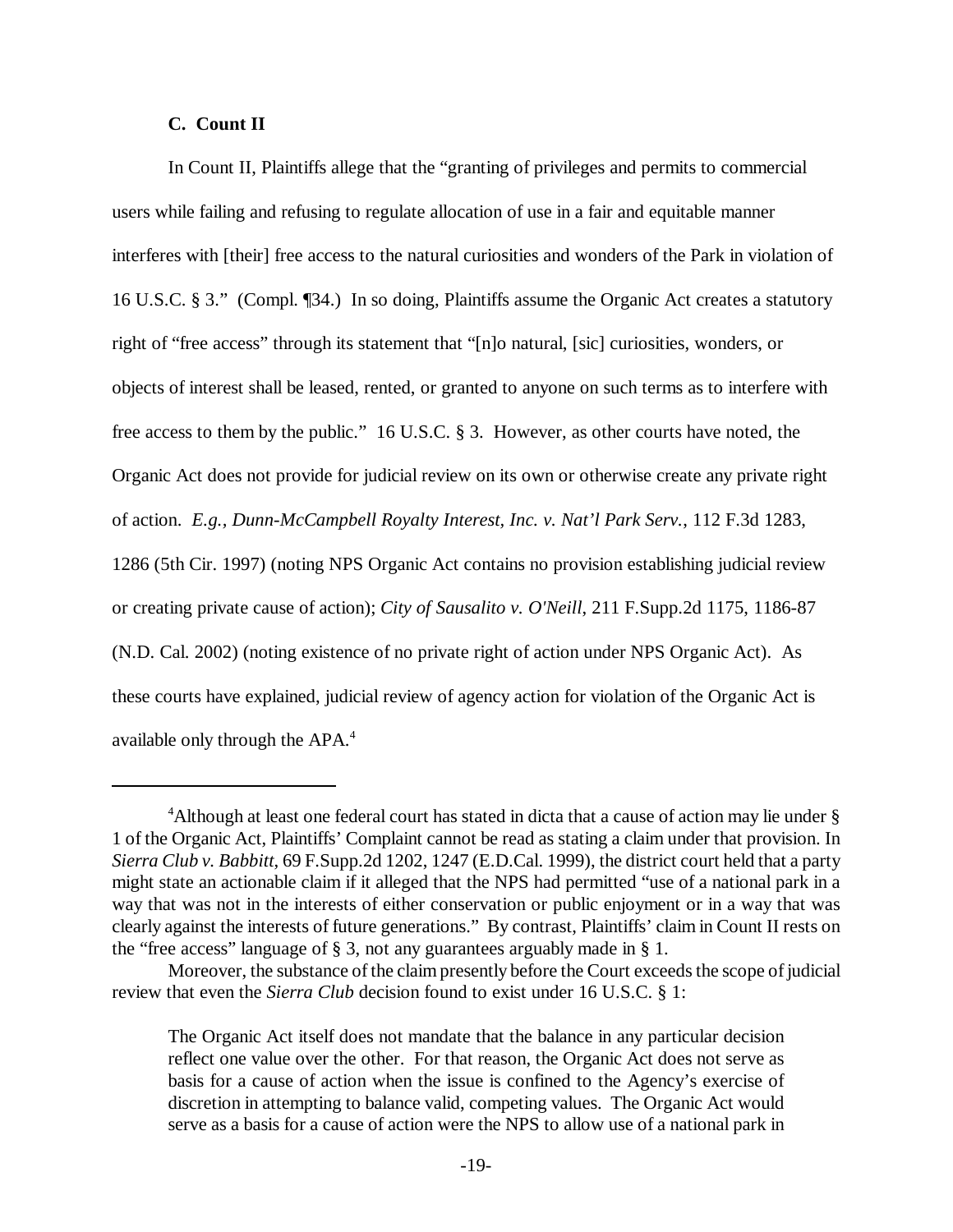Therefore, Count II of Plaintiffs' Complaint must be dismissed.

# **D. Count III**

In Count III, Plaintiffs argue that the failure to regulate allocation of use in a fair and equitable manner violates Plaintiffs' Fifth Amendment due process rights. (Compl. ¶36.) Plaintiffs state that they are not suggesting they have a constitutional right to rafting in the River corridor, but that the Defendants' "failure to follow the rules, regulations, and procedures promulgated" by the NPS constitutes a violation of procedural due process. (Reply at 15.) However, "[p]rocedural due process is only available to plaintiffs that establish the existence of a recognized property or liberty interest." *Stidham v. Peace Officer Standards & Training*, 265 F.3d 1144, 1149 (10th Cir. 2001). Individuals have no right or interest in having the government conform to "fair" procedures in the abstract. Since Plaintiffs have not pointed to any particular deprivation of life, liberty or property, they have failed to state a claim to procedural due process. *United States v. Buck*, 281 F.3d 1336, 1345 (10th Cir. 2002) (explaining that "no process is required for government actions which do not deprive an individual of one of these three interests").

**IT IS THEREFORE ORDERED** that Plaintiffs' Motion for Expedited Hearing and Interim Relief is hereby **DENIED**. The Court further finds that the relief requested in Plaintiffs' Complaint for Judicial review will be **DENIED in part and GRANTED in part.** For the

a way that was not in the interests of either conservation or public enjoyment or in a way that was clearly against the interests of future generations.